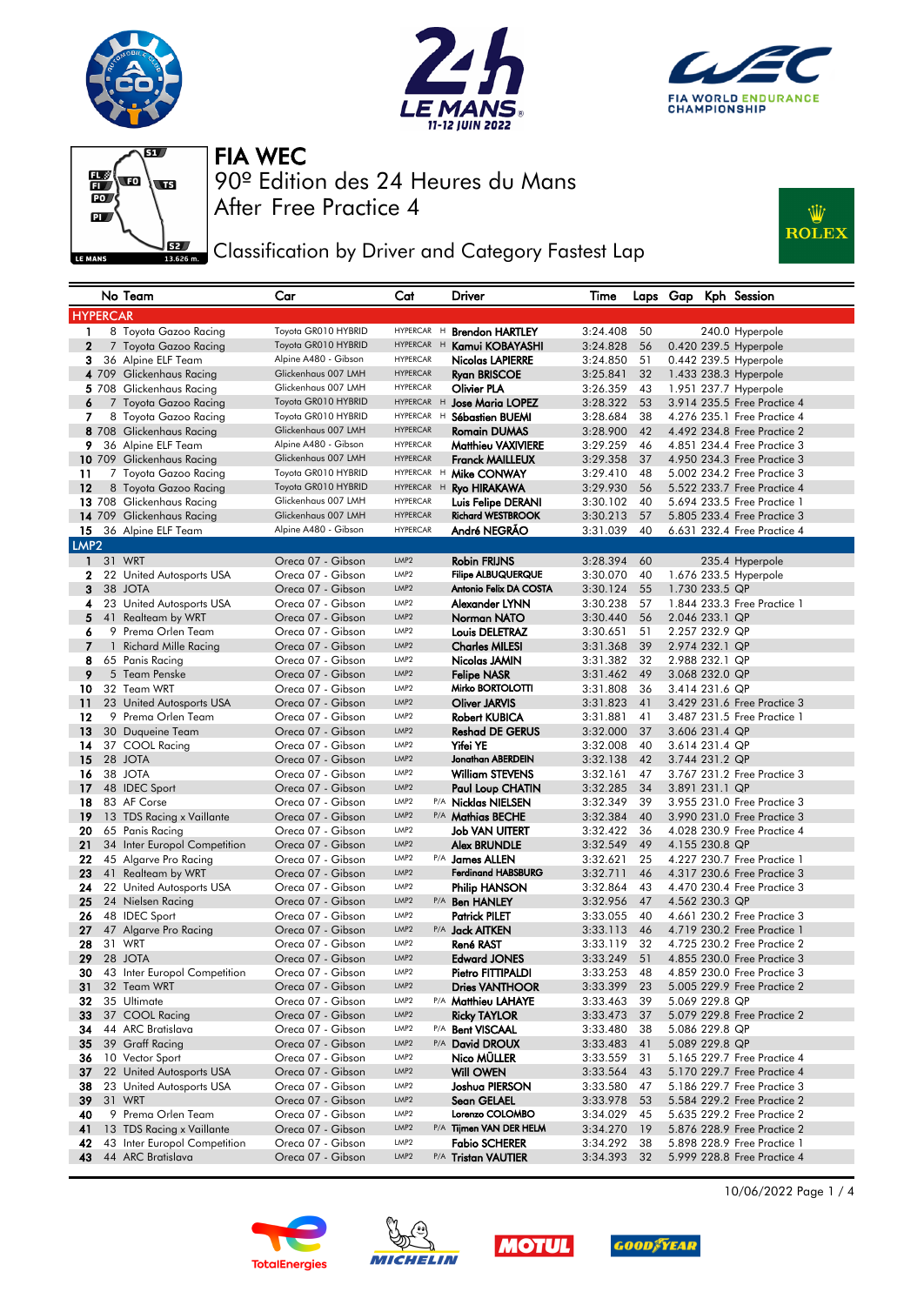







**J**EZ Classification by Driver and Category Fastest Lap



|                  |    | No Team                                | Car                                    | Cat                           |     | Driver                                              | Time                 | Laps     | Gap            |                | Kph Session                                                  |
|------------------|----|----------------------------------------|----------------------------------------|-------------------------------|-----|-----------------------------------------------------|----------------------|----------|----------------|----------------|--------------------------------------------------------------|
| 44               |    | 1 Richard Mille Racing                 | Oreca 07 - Gibson                      | LMP2                          |     | Lilou WADOUX                                        | 3:34.395             | 48       |                |                | 6.001 228.8 Free Practice 3                                  |
| 45               |    | 10 Vector Sport                        | Oreca 07 - Gibson                      | LMP2                          |     | <b>Sébastien BOURDAIS</b>                           | 3:34.409             | 42       |                |                | 6.015 228.8 Free Practice 4                                  |
| 46               |    | 41 Realteam by WRT                     | Oreca 07 - Gibson                      | LMP2                          |     | Rui ANDRADE                                         | 3:34.411             | 48       |                |                | 6.017 228.8 Free Practice 3                                  |
| 47               |    | 28 JOTA                                | Oreca 07 - Gibson                      | LMP <sub>2</sub>              |     | <b>Oliver RASMUSSEN</b>                             | 3:34.434             | 45       |                |                | 6.040 228.8 Free Practice 1                                  |
| 48               |    | 35 Ultimate                            | Oreca 07 - Gibson                      | LMP <sub>2</sub>              | P/A | Jean-Baptiste LAHAYE                                | 3:34.486             | 41       |                |                | 6.092 228.7 Free Practice 3                                  |
| 49               |    | 37 COOL Racing                         | Oreca 07 - Gibson                      | LMP <sub>2</sub>              |     | <b>Niklas KRUETTEN</b>                              | 3:34.495             | 49       |                |                | 6.101 228.7 Free Practice 1                                  |
| 50               |    | 3 DKR Engineering                      | Oreca 07 - Gibson                      | LMP <sub>2</sub>              |     | P/A Laurents HORR                                   | 3:34.524             | 34       | 6.130 228.7 QP |                |                                                              |
| 51               |    | 83 AF Corse                            | Oreca 07 - Gibson                      | LMP <sub>2</sub>              |     | P/A <b>Alessio ROVERA</b>                           | 3:34.565             | 42       |                |                | 6.171 228.6 Free Practice 4                                  |
| 52               |    | 5 Team Penske                          | Oreca 07 - Gibson                      | LMP2                          |     | Dane CAMERON                                        | 3:34.603             | 48       |                |                | 6.209 228.6 Free Practice 4                                  |
| 53               |    | 38 JOTA                                | Oreca 07 - Gibson                      | LMP <sub>2</sub>              |     | <b>Roberto GONZALEZ</b>                             | 3:34.657             | 44       |                |                | 6.263 228.5 Free Practice 4                                  |
| 54               |    | 30 Duqueine Team                       | Oreca 07 - Gibson                      | LMP2                          |     | <b>Richard BRADLEY</b>                              | 3:34.788             | 32       |                |                | 6.394 228.4 Free Practice 3                                  |
| 55               |    | 47 Algarve Pro Racing                  | Oreca 07 - Gibson                      | LMP <sub>2</sub>              |     | P/A Sophia FLOERSCH                                 | 3:34.897             | 38       |                |                | 6.503 228.3 Free Practice 1                                  |
| 56               |    | 34 Inter Europol Competition           | Oreca 07 - Gibson                      | LMP <sub>2</sub>              |     | <b>Esteban GUTIERREZ</b>                            | 3:35.121             | 48       |                |                | 6.727 228.0 Free Practice 2                                  |
| 57               |    | 10 Vector Sport                        | Oreca 07 - Gibson                      | LMP <sub>2</sub>              |     | <b>Ryan CULLEN</b>                                  | 3:35.253             | 30       |                |                | 6.859 227.9 Free Practice 4                                  |
| 58               |    | 45 Algarve Pro Racing                  | Oreca 07 - Gibson                      | LMP <sub>2</sub>              | P/A | René BINDER                                         | 3:35.895             | 25       |                |                | 7.501 227.2 Free Practice 4                                  |
| 59               |    | 5 Team Penske                          | Oreca 07 - Gibson                      | LMP <sub>2</sub>              |     | <b>Emmanuel COLLARD</b>                             | 3:36.172             | 30       |                |                | 7.778 226.9 Free Practice 3                                  |
| 60               |    | 1 Richard Mille Racing                 | Oreca 07 - Gibson                      | LMP <sub>2</sub>              |     | Sébastien OGIER                                     | 3:36.196             | 41       |                |                | 7.802 226.9 Free Practice 3                                  |
| 61               |    | 65 Panis Racing                        | Oreca 07 - Gibson                      | LMP <sub>2</sub>              |     | Julien CANAL                                        | 3:36.261             | 30       |                |                | 7.867 226.8 Free Practice 2                                  |
| 62               |    | 48 IDEC Sport                          | Oreca 07 - Gibson                      | LMP <sub>2</sub>              |     | <b>Paul LAFARGUE</b>                                | 3:36.441             | 34       |                |                | 8.047 226.6 Free Practice 3                                  |
| 63               |    | 32 Team WRT                            | Oreca 07 - Gibson                      | LMP <sub>2</sub>              |     | <b>Rolf INEICHEN</b><br>David HEINEMEIER-HANSSON    | 3:36.619             | 76       |                |                | 8.225 226.5 Free Practice 4                                  |
| 64               |    | 43 Inter Europol Competition           | Oreca 07 - Gibson                      | LMP2                          |     |                                                     | 3:36.716             | 36       |                |                | 8.322 226.3 Free Practice 4                                  |
| 65               |    | 30 Duqueine Team                       | Oreca 07 - Gibson                      | LMP2                          |     | Guillermo ROJAS                                     | 3:37.275             | 22       |                |                | 8.881 225.8 Free Practice 4                                  |
| 66               |    | 34 Inter Europol Competition           | Oreca 07 - Gibson                      | LMP <sub>2</sub>              |     | Jakub SMIECHOWSKI                                   | 3:37.578             | 27       |                |                | 9.184 225.5 Free Practice 3                                  |
| 67               |    | 24 Nielsen Racing                      | Oreca 07 - Gibson                      | LMP <sub>2</sub>              |     | P/A Matthew BELL                                    | 3:37.816             | 34       |                |                | 9.422 225.2 Free Practice 3                                  |
| 68               |    | 3 DKR Engineering                      | Oreca 07 - Gibson                      | LMP <sub>2</sub>              |     | P/A Alexandre COUGNAUD                              | 3:38.054             | 31       |                |                | 9.660 225.0 Free Practice 3                                  |
| 69               |    | 27 CD Sport                            | Ligier JSP217 - Gibson                 | LMP <sub>2</sub>              |     | P/A Steven PALETTE                                  | 3:38.136             | 36       | 9.742 224.9 QP |                |                                                              |
| 70               |    | 47 Algarve Pro Racing                  | Oreca 07 - Gibson                      | LMP <sub>2</sub><br>LMP2      |     | P/A John FALB                                       | 3:38.863             | 55       |                |                | 10.469 224.1 Free Practice 3                                 |
| 71               |    | 45 Algarve Pro Racing                  | Oreca 07 - Gibson                      | LMP2                          |     | P/A Steven THOMAS                                   | 3:39.722             | 34       |                |                | 11,328 223,3 Free Practice 1                                 |
| 72               |    | 35 Ultimate                            | Oreca 07 - Gibson                      | LMP2                          |     | P/A <b>François HERIAU</b>                          | 3:39.983             | 58       |                |                | 11.589 223.0 Free Practice 1<br>11.655 222.9 Free Practice 1 |
| 73<br>74         |    | 3 DKR Engineering<br>24 Nielsen Racing | Oreca 07 - Gibson<br>Oreca 07 - Gibson | LMP2                          |     | P/A Jean GLORIEUX<br>P/A Rodrigo SALES              | 3:40.049<br>3:40.466 | 26<br>35 |                |                | 12.072 222.5 Free Practice 3                                 |
| 75               |    | 83 AF Corse                            | Oreca 07 - Gibson                      | LMP2                          |     | P/A François PERRODO                                | 3:40.516             | 43       |                |                | 12.122 222.4 Free Practice 4                                 |
| 76               |    | 39 Graff Racing                        | Oreca 07 - Gibson                      | LMP <sub>2</sub>              |     | P/A Eric TROUILLET                                  | 3:41.038             | 29       |                |                | 12.644 221.9 Free Practice 3                                 |
| 77               |    | 13 TDS Racing x Vaillante              | Oreca 07 - Gibson                      | LMP2                          |     | P/A Philippe CIMADOMO                               | 3:42.168             |          |                |                | 39 13.774 220.8 Free Practice 3                              |
| 78               |    | 39 Graff Racing                        | Oreca 07 - Gibson                      | LMP <sub>2</sub>              |     | P/A Sébastien PAGE                                  | 3:43.739             | 23       |                |                | 15,345 219,2 Free Practice 1                                 |
| 79               |    | 27 CD Sport                            | Ligier JSP217 - Gibson                 | LMP2                          |     | P/A Christophe CRESP                                | 3:44.712             | 35       |                |                | 16.318 218.3 Free Practice 3                                 |
| 80               |    | 44 ARC Bratislava                      | Oreca 07 - Gibson                      | LMP2                          |     | P/A Miroslav KONOPKA                                | 3:47.172             | 38       |                |                | 18.778 215.9 Free Practice 1                                 |
| 81               |    | 27 CD Sport                            | Ligier JSP217 - Gibson                 | LMP2                          |     | P/A Michael JENSEN                                  | 3:47.381             | 37       |                |                | 18.987 215.7 Free Practice 1                                 |
| <b>LMGTE Pro</b> |    |                                        |                                        |                               |     |                                                     |                      |          |                |                |                                                              |
| $\mathbf{1}$     |    | 64 Corvette Racing                     | Chevrolet Corvette C8.R                | <b>LMGTE Pro</b>              |     | <b>Nick TANDY</b>                                   | 3:49.985             | 49       |                |                | 213.3 Hyperpole                                              |
| $\mathbf{2}$     |    | 63 Corvette Racina                     | Chevrolet Corvette C8.R                | <b>LMGTE Pro</b>              |     | <b>Antonio GARCIA</b>                               | 3:50.177             | 56       |                |                | 0.192 213.1 Hyperpole                                        |
| 3                |    | 91 Porsche GT Team                     | Porsche 911 RSR - 19                   | <b>LMGTE Pro</b>              |     | Frédéric MAKOWIECKI                                 | 3:50.377             | 37       |                |                | 0.392 212.9 Hyperpole                                        |
| 4                |    | 92 Porsche GT Team                     | Porsche 911 RSR - 19                   | <b>LMGTE Pro</b>              |     | <b>Laurens VANTHOOR</b>                             | 3:50.522             | 42       |                |                | 0.537 212.8 Hyperpole                                        |
| 5.               |    | 51 AF Corse                            | Ferrari 488 GTE Evo                    | <b>LMGTE Pro</b>              |     | <b>James CALADO</b>                                 | 3:51.502             | 38       | 1.517 211.9 QP |                |                                                              |
| 6                |    | 52 AF Corse                            | Ferrari 488 GTE Evo                    | <b>LMGTE Pro</b>              |     | Antonio FUOCO                                       | 3:51.614             | 51       |                | 1.629 211.8 QP |                                                              |
| 7                |    | 63 Corvette Racing                     | Chevrolet Corvette C8.R                | <b>LMGTE Pro</b>              |     | Nicky CATSBURG                                      | 3:52.710             | 31       |                |                | 2.725 210.8 Free Practice 4                                  |
| 8                |    | 64 Corvette Racing                     | Chevrolet Corvette C8.R                | <b>LMGTE Pro</b>              |     | <b>Tommy MILNER</b>                                 | 3:52.731             | 49       |                |                | 2.746 210.8 Free Practice 4                                  |
| 9.               |    | 91 Porsche GT Team                     | Porsche 911 RSR - 19                   | LMGTE Pro                     |     | <b>Richard LIETZ</b>                                | 3:52.787             | 39       |                |                | 2.802 210.7 Free Practice 3                                  |
| 10               |    | 92 Porsche GT Team                     | Porsche 911 RSR - 19                   | <b>LMGTE Pro</b>              |     | Michael CHRISTENSEN                                 | 3:52.898             | 51       |                |                | 2.913 210.6 Free Practice 3                                  |
| 11               | 91 | Porsche GT Team                        | Porsche 911 RSR - 19                   | LMGTE Pro                     |     | Gianmaria BRUNI                                     | 3:53.123             | 50       |                |                | 3.138 210.4 Free Practice 4                                  |
| 12 <sup>2</sup>  |    | 63 Corvette Racing                     | Chevrolet Corvette C8.R                | <b>LMGTE Pro</b>              |     | Jordan TAYLOR                                       | 3:53.145             | 38       |                |                | 3.160 210.4 Free Practice 3                                  |
| 13               |    | 52 AF Corse                            | Ferrari 488 GTE Evo                    | LMGTE Pro                     |     | Miguel MOLINA                                       | 3:53.682             | 43       |                |                | 3.697 209.9 Free Practice 4                                  |
| 14               |    | 64 Corvette Racing                     | Chevrolet Corvette C8.R                | <b>LMGTE Pro</b>              |     | <b>Alexander SIMS</b>                               | 3:53.699             | 20       |                |                | 3.714 209.9 Free Practice 2                                  |
| 15               |    | 74 Riley Motorsports                   | Ferrari 488 GTE Evo                    | LMGTE Pro                     |     | <b>Felipe FRAGA</b>                                 | 3:54.019             | 17       |                |                | 4.034 209.6 Free Practice 2                                  |
| 16               |    | 92 Porsche GT Team                     | Porsche 911 RSR - 19                   | <b>LMGTE Pro</b>              |     | <b>Kevin ESTRE</b>                                  | 3:54.158             | 31       |                |                | 4.173 209.5 Free Practice 2                                  |
| 17               |    | 52 AF Corse                            | Ferrari 488 GTE Evo                    | LMGTE Pro                     |     | Davide RIGON                                        | 3:54.177             | 31       |                |                | 4.192 209.5 Free Practice 4                                  |
| 18               |    | 51 AF Corse                            | Ferrari 488 GTE Evo                    | <b>LMGTE Pro</b>              |     | <b>Daniel SERRA</b>                                 | 3:54.337             | 26       |                |                | 4.352 209.3 Free Practice 4                                  |
| 19               |    | 74 Riley Motorsports                   | Ferrari 488 GTE Evo                    | <b>LMGTE Pro</b>              |     | Sam BIRD                                            | 3:54.601             | 9        |                |                | 4.616 209.1 Free Practice 1                                  |
| 20               |    | 51 AF Corse                            | Ferrari 488 GTE Evo                    | LMGTE Pro<br><b>LMGTE Pro</b> |     | <b>Alessandro PIER GUIDI</b><br>Shane VAN GISBERGEN | 3:54.869             | 29       |                |                | 4.884 208.9 Free Practice 3<br>6.388 207.5 Free Practice 1   |
| 21               |    | 74 Riley Motorsports                   | Ferrari 488 GTE Evo                    |                               |     |                                                     | 3:56.373             | 25       |                |                |                                                              |









10/06/2022 Page 2 / 4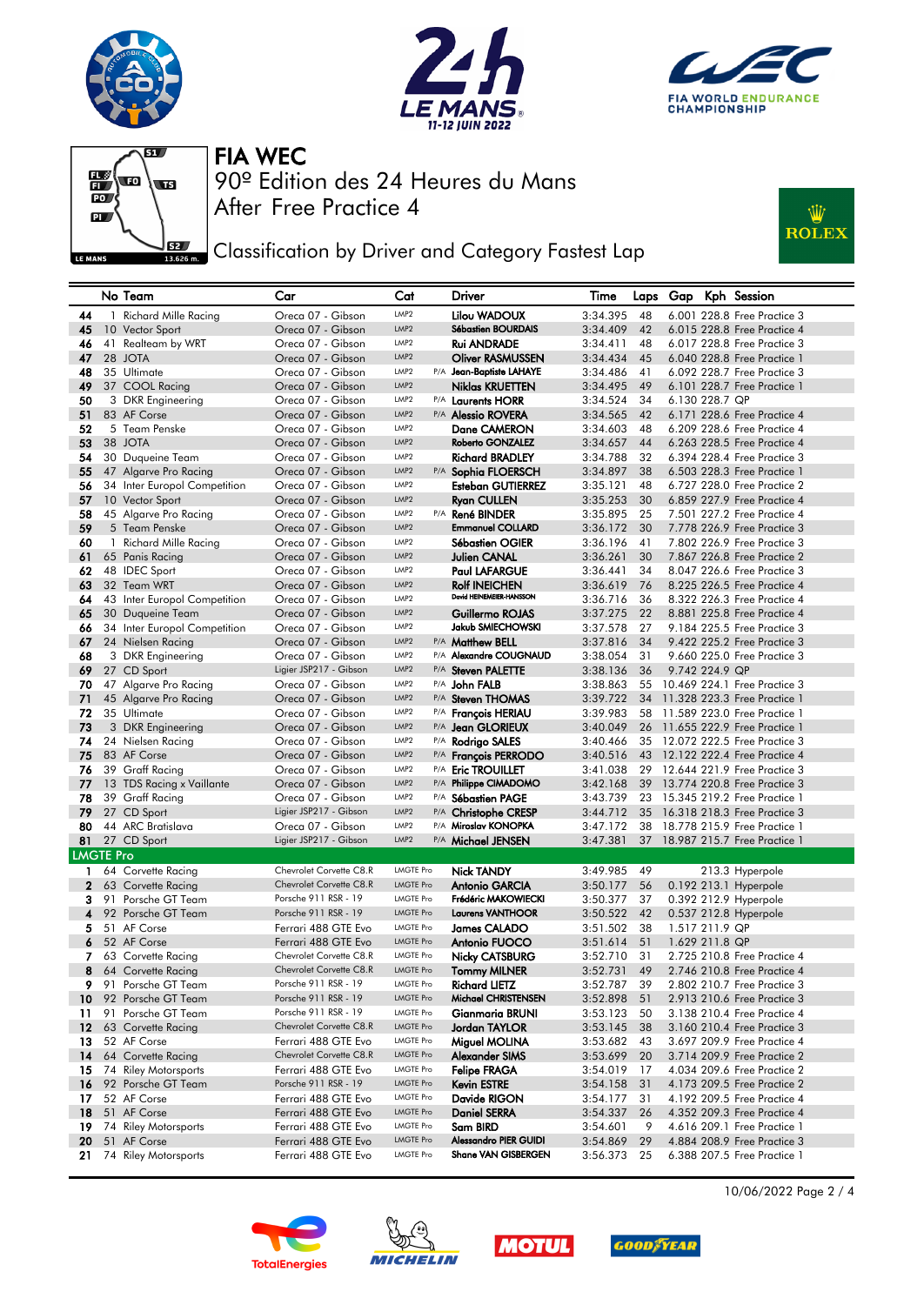







**J**EZ Classification by Driver and Category Fastest Lap



|                 | No Team                          | Car                                             | Cat                  | Driver                                                    | Time                 |          |                |          | Laps Gap Kph Session        |
|-----------------|----------------------------------|-------------------------------------------------|----------------------|-----------------------------------------------------------|----------------------|----------|----------------|----------|-----------------------------|
| <b>LMGTE Am</b> |                                  |                                                 |                      |                                                           |                      |          |                |          |                             |
| $\mathbf{1}$    | 98 Northwest AMR                 | Aston Martin VANTAGE AMR                        | LMGTE Am             | Nicki THIIM                                               | 3:52.559             | 35       |                | 210.9 QP |                             |
| 2               | 61 AF Corse                      | Ferrari 488 GTE Evo                             | LMGTE Am             | <b>Vincent ABRIL</b>                                      | 3:52.594             | 45       |                |          | 0.035 210.9 Hyperpole       |
| 3               | 57 Kessel Racing                 | Ferrari 488 GTE Evo                             | LMGTE Am             | Mikkel JENSEN                                             | 3:52.751             | 60       |                |          | 0.192 210.8 Hyperpole       |
| 4               | 77 Dempsey - Proton Racing       | Porsche 911 RSR - 19                            | LMGTE Am             | <b>Harry TINCKNELL</b>                                    | 3:53.006             | 42       |                |          | 0.447 210.5 Hyperpole       |
| 5               | 54 AF Corse                      | Ferrari 488 GTE Evo                             | LMGTE Am             | Nick CASSIDY                                              | 3:53.690             | 41       | 1.131 209.9 QP |          |                             |
| 6               | 85 Iron Dames                    | Ferrari 488 GTE Evo                             | LMGTE Am             | <b>Rahel FREY</b>                                         | 3:53.869             | 54       |                |          | 1.310 209.7 Hyperpole       |
| 7               | 86 GR Racing                     | Porsche 911 RSR - 19                            | LMGTE Am             | <b>Benjamin BARKER</b>                                    | 3:54.323             | 28       | 1.764 209.3 QP |          |                             |
| 8               | 46 Team Project 1                | Porsche 911 RSR - 19                            | LMGTE Am             | Mikkel PEDERSEN                                           | 3:54.386             | 35       |                |          | 1.827 209.3 Free Practice 3 |
| 9               | 56 Team Project 1                | Porsche 911 RSR - 19                            | LMGTE Am             | <b>Ben BARNICOAT</b>                                      | 3:54.510             | 33       | 1.951 209.2 QP |          |                             |
| 10              | 46 Team Project 1                | Porsche 911 RSR - 19                            | LMGTE Am             | Matteo CAIROLI                                            | 3:54.533             | 29       | 1.974 209.2 QP |          |                             |
| 11              | 33 TF Sport                      | Aston Martin VANTAGE AMR                        | LMGTE Am             | <b>Henrique CHAVES</b>                                    | 3:54.618             | 38       |                |          | 2.059 209.1 Free Practice 3 |
| 12              | 99 Hardpoint Motorsport          | Porsche 911 RSR - 19                            | LMGTE Am             | <b>Alessio PICARIELLO</b>                                 | 3:54.906             | 37       |                |          | 2.347 208.8 Free Practice 3 |
| 13              | 79 WeatherTech Racing            | Porsche 911 RSR - 19                            | <b>LMGTE Am</b>      | <b>Julien ANDLAUER</b>                                    | 3:54.912             | 35       | 2.353 208.8 QP |          |                             |
| 14              | 98 Northwest AMR                 | Aston Martin VANTAGE AMR                        | LMGTE Am             | David PITTARD                                             | 3:54.937             | 36       |                |          | 2.378 208.8 Free Practice 3 |
| 15              | 59 Inception Racing              | Ferrari 488 GTE Evo                             | LMGTE Am             | Côme LEDOGAR                                              | 3:55.162             | 37       | 2.603 208.6 QP |          |                             |
| 16              | 77 Dempsey - Proton Racing       | Porsche 911 RSR - 19                            | LMGTE Am             | <b>Sebastian PRIAULX</b>                                  | 3:55.164             | 41       |                |          | 2.605 208.6 Free Practice 3 |
| 17              | 88 Dempsey - Proton Racing       | Porsche 911 RSR - 19                            | LMGTE Am             | Jan HEYLEN                                                | 3:55.265             | 43       |                |          | 2.706 208.5 Free Practice 4 |
| 18              | 80 Iron Lynx                     | Ferrari 488 GTE Evo                             | LMGTE Am             | Matteo CRESSONI                                           | 3:55.269             | 35       |                |          | 2.710 208.5 Free Practice 3 |
| 19              | 21 AF Corse                      | Ferrari 488 GTE Evo                             | LMGTE Am             | <b>Toni VILANDER</b>                                      | 3:55.286             | 44       |                |          | 2.727 208.5 Free Practice 3 |
| 20              | 61 AF Corse                      | Ferrari 488 GTE Evo                             | LMGTE Am             | Louis PRETTE                                              | 3:55.323             | 47       |                |          | 2.764 208.5 Free Practice 4 |
| 21              | 71 Spirit of Race                | Ferrari 488 GTE Evo                             | LMGTE Am             | <b>Pierre RAGUES</b>                                      | 3:55.531             | 43       |                |          | 2.972 208.3 Free Practice 3 |
| 22              | 86 GR Racing                     | Porsche 911 RSR - 19                            | LMGTE Am             | <b>Riccardo PERA</b>                                      | 3:55.575             | 42       |                |          | 3.016 208.2 Free Practice 3 |
| 23              | 55 Spirit of Race                | Ferrari 488 GTE Evo                             | LMGTE Am             | David PEREL                                               | 3:55.582             | 37       |                |          | 3.023 208.2 Free Practice 3 |
| 24              | 55 Spirit of Race                | Ferrari 488 GTE Evo                             | LMGTE Am             | <b>Matthew GRIFFIN</b>                                    | 3:55.617             | 40       | 3.058 208.2 QP |          |                             |
| 25              | 85 Iron Dames                    | Ferrari 488 GTE Evo                             | LMGTE Am             | Michelle GATTING                                          | 3:55.629             | 45       |                |          | 3.070 208.2 Free Practice 3 |
| 26              | 99 Hardpoint Motorsport          | Porsche 911 RSR - 19                            | LMGTE Am             | <b>Martin RUMP</b>                                        | 3:55.641             | 49       |                |          | 3.082 208.2 Free Practice 3 |
| 27              | 54 AF Corse                      | Ferrari 488 GTE Evo                             | LMGTE Am             | Francesco CASTELLACCI                                     | 3:55.658             | 47       |                |          | 3.099 208.2 Free Practice 3 |
|                 | 28 777 D'Station Racing          | Aston Martin VANTAGE AMR                        | LMGTE Am             | Tomonobu FUJII                                            | 3:55.659             | 39       |                |          | 3.100 208.2 Free Practice 3 |
| 29              | 75 Iron Lynx                     | Ferrari 488 GTE Evo                             | LMGTE Am             | <b>Nicolas VARRONE</b>                                    | 3:55.672             | 54       | 3.113 208.1 QP |          |                             |
| 30              | 60 Iron Lynx                     | Ferrari 488 GTE Evo                             | LMGTE Am             | Alessandro BALZAN                                         | 3:55.728             | 47       |                |          | 3.169 208.1 Free Practice 4 |
| 31              | 88 Dempsey - Proton Racing       | Porsche 911 RSR - 19                            | LMGTE Am             | Maxwell ROOT                                              | 3:55.802             | 50       |                |          | 3.243 208.0 Free Practice 3 |
| 32              | 60 Iron Lynx                     | Ferrari 488 GTE Evo                             | LMGTE Am             | Raffaele GIAMMARIA                                        | 3:55.819             | 30       |                |          | 3.260 208.0 Free Practice 3 |
| 33              | 57 Kessel Racing                 | Ferrari 488 GTE Evo                             | LMGTE Am<br>LMGTE Am | <b>Frederik SCHANDORFF</b><br><b>Giancarlo FISICHELLA</b> | 3:55.891             | 35       |                |          | 3.332 208.0 Free Practice 4 |
| 34              | 80 Iron Lynx                     | Ferrari 488 GTE Evo<br>Aston Martin VANTAGE AMR | LMGTE Am             |                                                           | 3:55.899             | 37<br>38 |                |          | 3.340 207.9 Free Practice 4 |
| 35<br>36        | 33 TF Sport<br>66 JMW Motorsport | Ferrari 488 GTE Evo                             | LMGTE Am             | Marco SØRENSEN<br>Renger VAN DER ZANDE                    | 3:55.997<br>3:56.008 | 43       | 3.449 207.8 QP |          | 3.438 207.9 Free Practice 1 |
| 37              | 80 Iron Lynx                     | Ferrari 488 GTE Evo                             | LMGTE Am             | <b>Richard HEISTAND</b>                                   | 3:56.019             | 39       |                |          | 3.460 207.8 Free Practice 3 |
|                 | 38 777 D'Station Racing          | Aston Martin VANTAGE AMR                        | LMGTE Am             | <b>Charles FAGG</b>                                       | 3:56.035             | 36       |                |          | 3.476 207.8 Free Practice 2 |
| 39              | 93 Proton Competition            | Porsche 911 RSR - 19                            | LMGTE Am             | Zacharie ROBICHON                                         | 3:56.039             | 11       |                |          | 3.480 207.8 Free Practice 3 |
| 40              | 79 WeatherTech Racing            | Porsche 911 RSR - 19                            | LMGTE Am             | <b>Thomas MERRILL</b>                                     | 3:56.039             | 50       |                |          | 3.480 207.8 Free Practice 4 |
| 41              | 56 Team Project 1                | Porsche 911 RSR - 19                            | <b>LMGTE Am</b>      | <b>Oliver MILLROY</b>                                     | 3:56.182             | 30       |                |          | 3.623 207.7 Free Practice 4 |
| 42              | 93 Proton Competition            | Porsche 911 RSR - 19                            | LMGTE Am             | Matt CAMPBELL                                             | 3:56.219             | 33       |                |          | 3.660 207.7 Free Practice 4 |
| 43              | 59 Inception Racing              | Ferrari 488 GTE Evo                             | LMGTE Am             | Marvin KLEIN                                              | 3:56.237             | 47       |                |          | 3.678 207.6 Free Practice 4 |
| 44              | 71 Spirit of Race                | Ferrari 488 GTE Evo                             | LMGTE Am             | <b>Gabriel AUBRY</b>                                      | 3:56.696             | 38       |                |          | 4.137 207.2 Free Practice 4 |
| 45              | 56 Team Project 1                | Porsche 911 RSR - 19                            | LMGTE Am             | <b>Brendan IRIBE</b>                                      | 3:56.792             | 40       |                |          | 4.233 207.2 Free Practice 3 |
| 46              | 61 AF Corse                      | Ferrari 488 GTE Evo                             | LMGTE Am             | <b>Conrad GRUNEWALD</b>                                   | 3:56.888             | 34       |                |          | 4.329 207.1 Free Practice 3 |
| 47              | 79 WeatherTech Racing            | Porsche 911 RSR - 19                            | LMGTE Am             | <b>Cooper MACNEIL</b>                                     | 3:57.487             | 35       |                |          | 4.928 206.6 Free Practice 3 |
| 48              | 21 AF Corse                      | Ferrari 488 GTE Evo                             | LMGTE Am             | Simon MANN                                                | 3:57.970             | 47       |                |          | 5.411 206.1 Free Practice 4 |
| 49              | 99 Hardpoint Motorsport          | Porsche 911 RSR - 19                            | LMGTE Am             | <b>Andrew HARYANTO</b>                                    | 3:58.223             | 40       |                |          | 5.664 205.9 Free Practice 3 |
| 50              | 66 JMW Motorsport                | Ferrari 488 GTE Evo                             | LMGTE Am             | Jason HART                                                | 3:58.461             | 39       |                |          | 5.902 205.7 Free Practice 3 |
| 51              | 85 Iron Dames                    | Ferrari 488 GTE Evo                             | LMGTE Am             | Sarah BOVY                                                | 3:58.838             | 41       |                |          | 6.279 205.4 Free Practice 3 |
|                 | 52 777 D'Station Racing          | Aston Martin VANTAGE AMR                        | LMGTE Am             | Satoshi HOSHINO                                           | 3:58.881             | 29       |                |          | 6.322 205.3 Free Practice 3 |
| 53              | 98 Northwest AMR                 | Aston Martin VANTAGE AMR                        | LMGTE Am             | Paul DALLA LANA                                           | 3:58.959             | 42       |                |          | 6.400 205.3 Free Practice 4 |
| 54              | 54 AF Corse                      | Ferrari 488 GTE Evo                             | LMGTE Am             | <b>Thomas FLOHR</b>                                       | 3:59.074             | 45       |                |          | 6.515 205.2 Free Practice 3 |
| 55              | 77 Dempsey - Proton Racing       | Porsche 911 RSR - 19                            | LMGTE Am             | <b>Christian RIED</b>                                     | 3:59.132             | 28       |                |          | 6.573 205.1 Free Practice 1 |
| 56              | 33 TF Sport                      | Aston Martin VANTAGE AMR                        | LMGTE Am             | <b>Ben KEATING</b>                                        | 3:59.146             | 34       |                |          | 6.587 205.1 Free Practice 3 |
| 57              | 21 AF Corse                      | Ferrari 488 GTE Evo                             | LMGTE Am             | <b>Christoph ULRICH</b>                                   | 3:59.736             | 41       |                |          | 7.177 204.6 Free Practice 3 |
| 58              | 46 Team Project 1                | Porsche 911 RSR - 19                            | LMGTE Am             | Nicolas LEUTWILER                                         | 4:00.514             | 25       |                |          | 7.955 204.0 Free Practice 1 |
| 59              | 55 Spirit of Race                | Ferrari 488 GTE Evo                             | LMGTE Am             | Duncan CAMERON                                            | 4:01.049             | 52       |                |          | 8.490 203.5 Free Practice 3 |









10/06/2022 Page 3 / 4